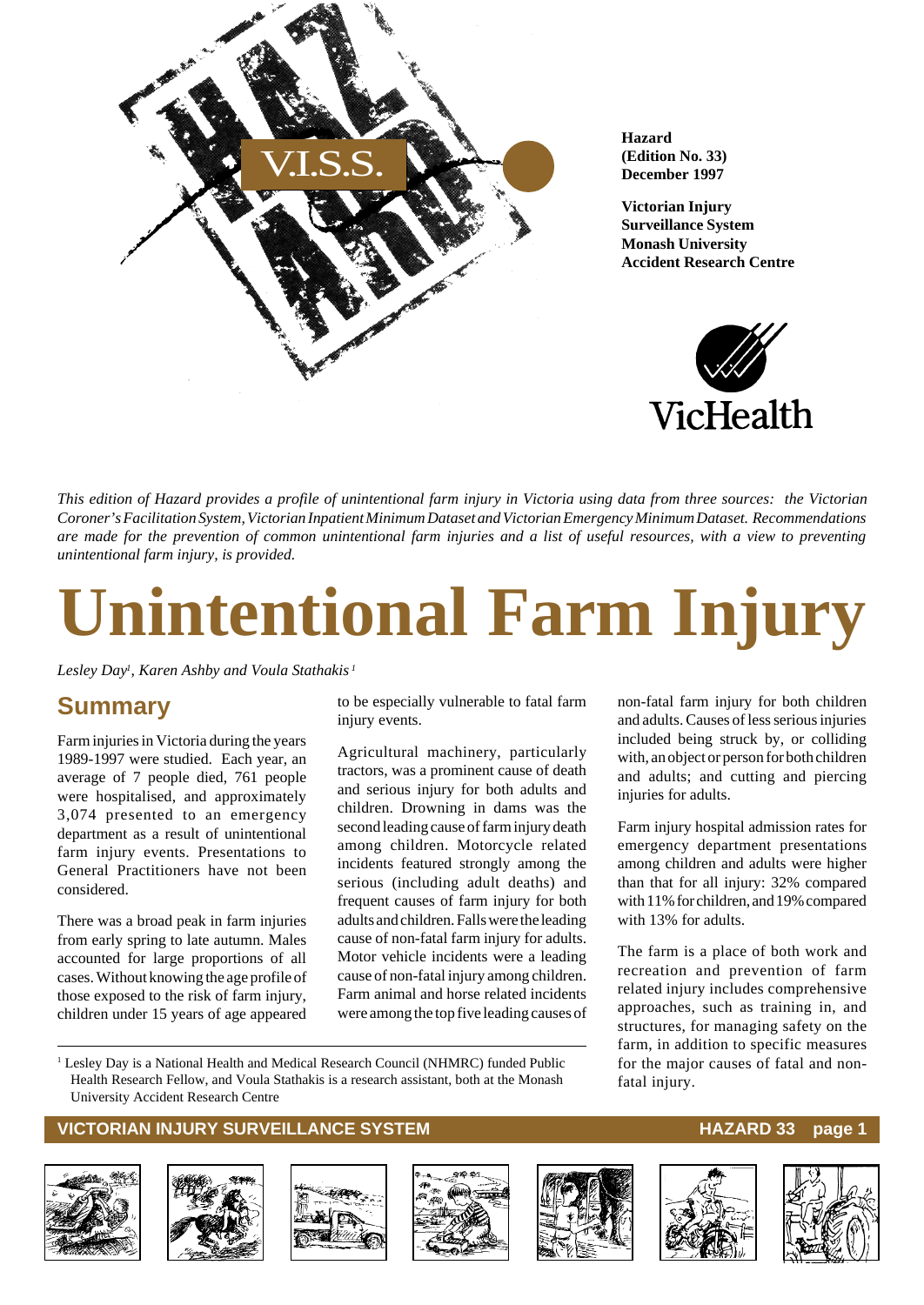### **Introduction**

Farm injury prevention is gathering considerable momentum in Victoria, as an increasing number of organisations and community groups make it a priority. This issue of Hazard focuses on unintentional farm injury in response to the growing number of requests for data on this topic received by VISS over the last 12 months. The expansion of emergency department injury surveillance to Victorian regional hospitals has increased the availability of more comprehensive data on non-fatal farm injury. It means that the increased interest in farm injury patterns can be met more fully than was previously possible. The profile of unintentional farm injury has been produced from three Victorian injury databases covering all deaths (Victorian Coroner's Facilitation System), all hospital admissions (Victorian Inpatient Minimum Dataset - VIMD) and a considerable proportion of emergency department presentations (Victorian Emergency Minimum Dataset – VEMD). General practice injury data is currently available for one regional area of Victoria only, although at least three other general practice collections are underway.

Farm injury cases were identified using the code for the type of location where the injury event occurred. The profile produced therefore reflects only those cases where the location was coded as farm (excluding farmhouse and garden), and includes work related and recreational injuries. The proportion of cases of unintentional injury with a missing or unspecified location code was 11% in the VEMD and 35% in the VIMD, therefore resulting in an underestimate of the total number of farm injuries. There were no cases in the Coronial database with a missing location code. Cases of intentional injury, or where the intent was unknown, were excluded. In the Coroner's database and the VIMD, cases with an external cause of injury code for traffic related incidents were also excluded, since by definition these cannot occur on a farm. Children were defined as those under the age of 15 years. In the VIMD data, adults 80 years and over  $(n = 292)$  were excluded



due to a coding anomaly which could not be resolved. It is highly likely that a larger proportion of these cases did not actually occur on a farm.

Using these definitions, farm injury accounted for 1.0-1.3% of all unintentional injury. On average, 7 people died, 664 people were hospitalised, and approximately 3,074 presented to an emergency department each year as a result of unintentional farm injury events (Table 1).

Leading causes of farm injury included machinery (particularly tractors), drowning (especially for children), motorcycles, falls, farm animals and horses (Tables 2 & 3).

### **Deaths**

#### (Victorian Coronial Data)

There was a total of 36 farm injury fatalities recorded on the Victorian Coroner's Facilitation System during the five year period July 1989-June 1994. The age distribution is shown in Figure 1. Fifteen of the deaths (42%) were under 15 years of age, and 9 (25%) were under 5 years of age. Eighty-nine percent were male and the male: female ratio was 8:1. Of the 4 female deaths, 3 were under 5 years of age.

#### **Average numbers of farm injuries per year Table 1 in Victoria**

|                                    | Average<br>annual<br>frequency | Male : female<br>ratio | Rate per 1000<br><b>Victorian</b><br>farms per year <sup>*</sup> |
|------------------------------------|--------------------------------|------------------------|------------------------------------------------------------------|
| Deaths 1989/90 - 1993/94           |                                | 8:1                    | n/a                                                              |
| Hospitalisations 1993/94 - 1995/96 | 664                            | 3:1                    | 18                                                               |
| <b>Emergency Department</b>        | $3074^{\frac{1}{4}}$           | 3:1                    | 83                                                               |
| Presentations (total) 1996/97      |                                |                        |                                                                  |

\* Farm defined as establishment with estimated value of agricultural operations \$5000 or more; death rate not calculated since number of farms meeting this definition was not available for 1991/92 year.

† Adults 80 years and over excluded.

‡ Total emergency department presentations estimated from hospital admissions and VEMD admission rate for all farm injury (21.6%).

*Source: Victorian Coroner's Facilitation System, Victorian Inpatient Minimum Dataset, Victorian Emergency Minimum Dataset.*

#### **VICTORIAN INJURY SURVEILLANCE SYSTEM HAZARD 33** page 2













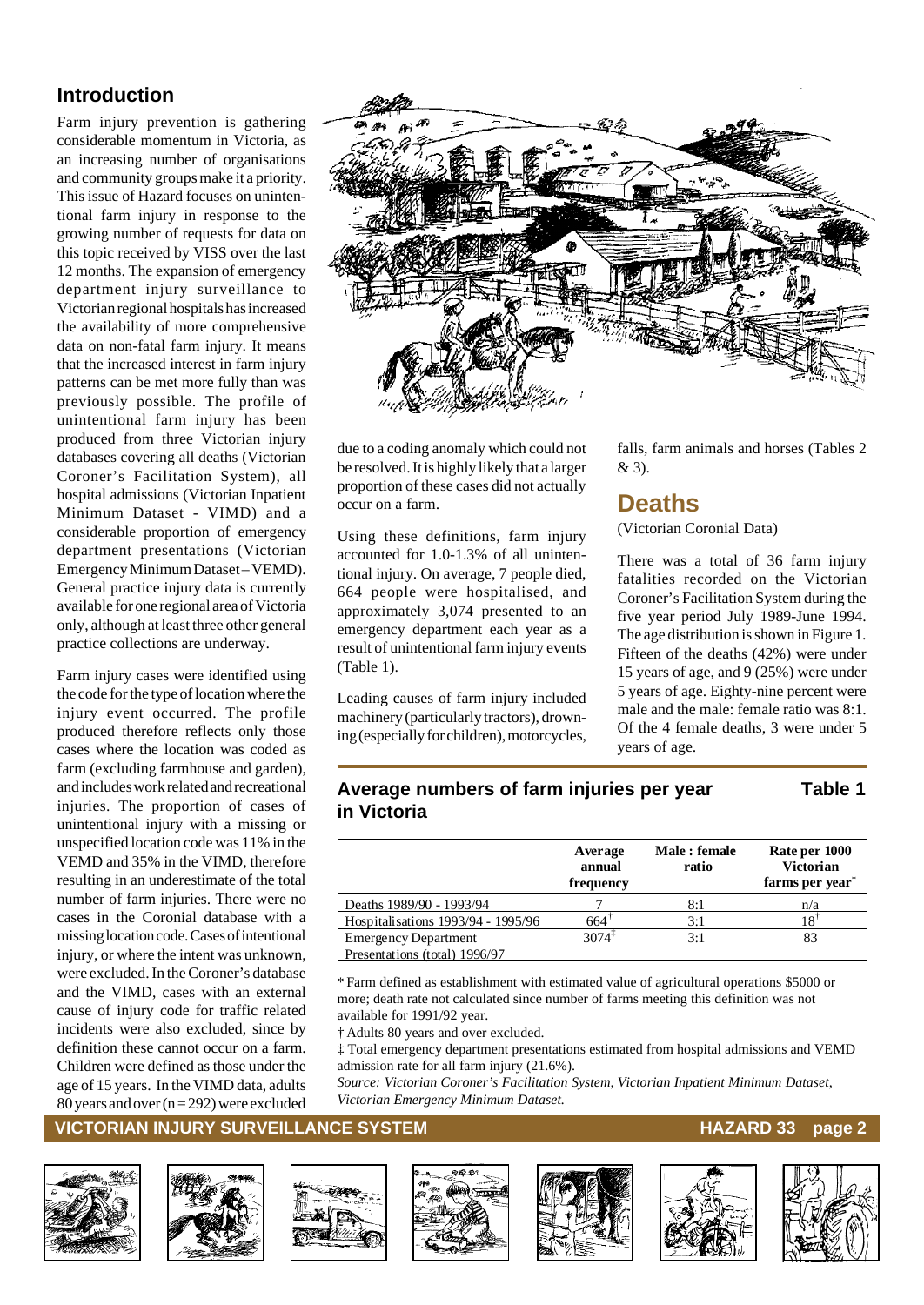#### Rank order of injury cause, nature and body region injured Table 2 **for unintentional farm injury among children (<15 years), Victoria**

|                       | <b>Deaths</b>                | <b>Hospital Admissions*</b>                                                                                     | <b>Emergency Department</b><br><b>Presentations</b>                                                                                              |
|-----------------------|------------------------------|-----------------------------------------------------------------------------------------------------------------|--------------------------------------------------------------------------------------------------------------------------------------------------|
| Cause of injury event | Tractor incident<br>Drowning | Motorcycle<br>Agricultural machinery<br>Motor vehicle (occupant)<br>Animal being ridden (horses)<br>Farm animal | Horse<br>٠<br>Motorcycle (driver or<br>passenger)<br>Falls<br>٠<br>Struck by or collision with<br>٠<br>object or person<br>Tractor incident<br>٠ |
| Nature of injury      | not applicable               | Fracture<br><b>Intracranial</b><br>Open wound<br><b>Bruise</b><br>Burn                                          | Fracture<br>٠<br>Open wound<br>Superficial wound<br>Sprain or strain<br>Intracranial                                                             |
| Body part injured     | not applicable               | Head<br>Lower extremity<br>Forearm, elbow, wrist<br>Face<br>Upper arm                                           | Hand (incl fingers)<br>٠<br>Forearm<br>Head<br>٠<br>Face (excl. eye)<br>Wrist<br>٠                                                               |

\* To the most specific level of detail available

† Equal frequency to head

*Source: Victorian Coroner's Facilitation System, 1989/90 – 1993/94, Victorian Inpatient Minimum Dataset 1993/94-1995/96 and Victorian Emergency Minimum Dataset, 1996/97*

#### Rank order of injury cause, nature and body region Table 3 **for unintentional farm injury among adults (15 years +), Victoria**

|                       | <b>Deaths</b>                                                                             | <b>Hospital Admissions*</b>                                                                  | <b>Emergency Department</b><br><b>Presentations</b>                                                                                                       |
|-----------------------|-------------------------------------------------------------------------------------------|----------------------------------------------------------------------------------------------|-----------------------------------------------------------------------------------------------------------------------------------------------------------|
| Cause of injury event | Tractor incident<br>Motorcycle<br>Drowning<br>Gun related <sup><math>\bar{ }</math></sup> | Falls<br>Farm animal<br>Agricultural machinery<br>Motorcycle<br>Animal being ridden (horses) | Falls<br>٠<br>Cutting/piercing object<br>Struck by or collision with<br>object or person<br>Horse related<br>٠<br>Motorcycle (driver or<br>٠<br>passenger |
| Nature of injury      | not applicable                                                                            | Fracture<br><b>Bruise</b><br>Intracranial<br>Burn<br>Open wound                              | Open wound (excl. eye)<br>٠<br>Fracture<br>Sprain or strain<br>Superficial (excl. eye)<br>Foreign body<br>٠                                               |
| Body part injured     | not applicable                                                                            | Lower extremity<br>Hand (incl. fingers)<br>Head<br>Abdomen/pelvis<br>Forearm, elbow, wrist   | Hand (incl. fingers)<br>٠<br>Ankle<br>Lower leg<br>Foot (incl. toes)<br>Shoulder                                                                          |

\* To the most specific level of detail available, excludes 80 yrs+

† Equal frequency to drowning

*Source: Victorian Coroner's Facilitation System, 1989/90 – 1993/94, Victorian Inpatient Minimum Dataset 1993/94-1995/96 and Victorian Emergency Minimum Dataset, 1996/97*

#### **VICTORIAN INJURY SURVEILLANCE SYSTEM** And the state of the HAZARD 33 page 3













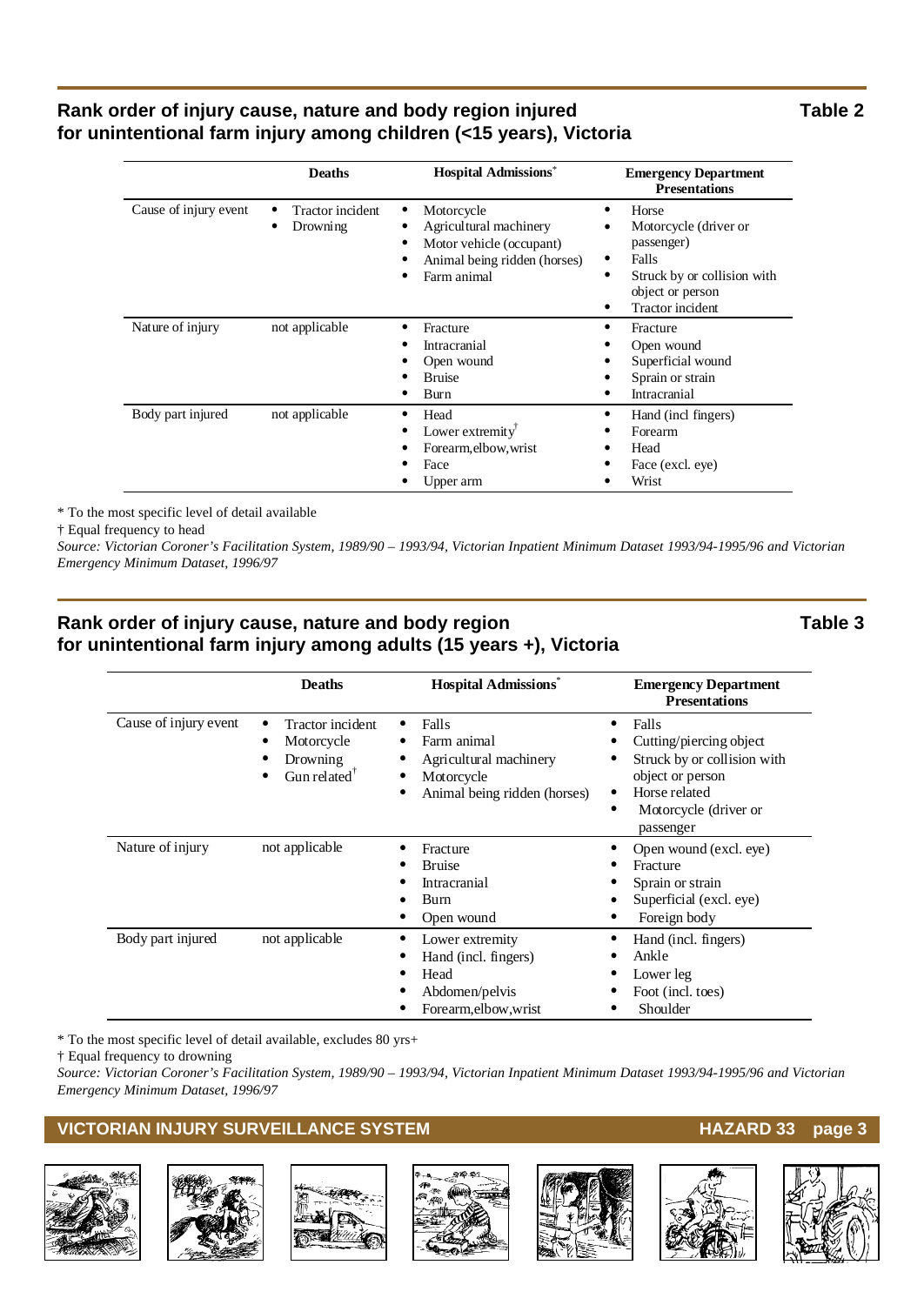Among adults the leading causes of death were tractors  $(n = 8)$ , and transport  $(5)$ . Four of the tractor related deaths were rollovers and a further two due to the person becoming caught in or between tractor parts. Among children, the leading causes were drowning (6), tractors (6) and transport (2). Five of the child drownings occurred in dams. Five of the tractor related deaths occurred while the child was a passenger. The most common tractor related event for child deaths was falling from a tractor.

Due to the relatively small numbers and short time period, the Coroner's data were not amenable to trend analysis. However, the annual death rate for adult work related tractor rollover events, calculated from the WorkCover Authority's database, has been decreasing since 1993 (Day, L., unpublished observations). During the same time period the non-tractor related death rate has been increasing steadily. The decrease in tractor rollover deaths is likely to be due to increased use of rollover protection as a result of rebate schemes, legislative changes and increased awareness.

### **Hospital Admissions**

(Victorian Inpatient Minimum Dataset)

There was a total of 1,991 identified cases of farm injury hospitalisation for the three year period from July 1993 to June 1996<sup>2</sup>. There was a seasonal pattern evident, with a broad peak in spring, summer and early autumn (Figure 2) which includes emergency department presentation data for comparison. A decreasing frequency in farm injury hospitalisation was observed over the study period, particularly between the first two years. This decrease occurred in all the major injury cause groups, with the exception of those being coded as "hit, struck or crushed by an object or person". Insufficient population data are available at this stage to determine if this is due to decreased risk, or other factors such as changes in the numbers of farm dwellers and farm workforce, or the amount of time spent



*Source: Victorian Coroner's Facilitation System, 1989/90-1993/94*

#### **Month of presentation for farm injury hospitalisations and emergency department presentations, Victoria Figure 2**



*Source: Victorian Inpatient Minimum Dataset 1993/94-1995/96 n=1991 and Victorian Emergency Minimum Dataset 1996/9, n=1556*

on the farm. Seventy-three percent were male. The male:female ratio was 2.7:1, ranging from 1:1 in the 75-79 year group to 4:1 in the 35-39 year age group. The age and sex distribution was unusual in

Public and private hospital admissions, excluding re-admissions, medical injuries and late injuries and over injuries requiring hospital admission effects of injury and cases aged 80 years and over.

#### **VICTORIAN INJURY SURVEILLANCE SYSTEM AND RESERVE THE RESERVE HAZARD 33 page 4**















that there was no clear peak age group for

Fractures, bruises/crushing, intracranial injuries and burns were the most common

males (Figure 4).

**Injuries sustained**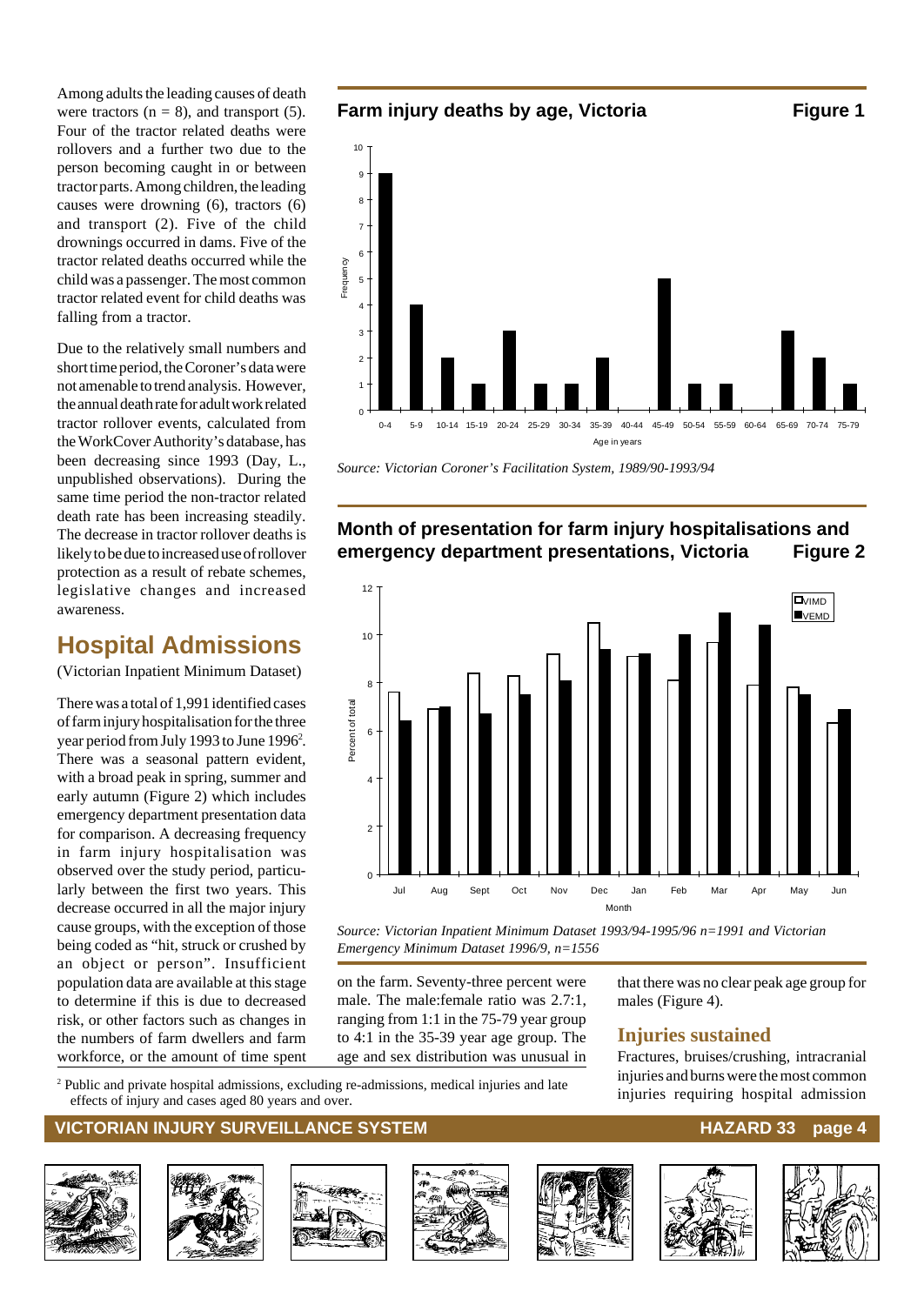

*Source: Victorian Inpatient Minimum Dataset 1993/94 to 1995/96, Victorian Emergency Minimum Dataset 1996/97*

(Table 4 & 5) which include emergency department presentation data for comparison. Fractures were most frequently to the lower ( $n = 204$  adults, 43 children) and upper limbs (198, 92); bruises were most frequently to the upper limbs (191, 19); and burns were most frequently to the lower limbs (77, 19). Figure 3 shows the most commonly injured body parts.

#### **Length of stay**

The length of hospital stay was less than two days for 59% of adults and 82% of children. Among adults, falls accounted for 35% of cases where length of stay exceeded 2 days and for 81% of cases where length of stay exceeded 31 days. Among children, transport accounted for 64% of cases where length of stay exceeded 2 days.

### **Farm injury hospitalisations** Figure 4 **by age and sex, Victoria**



*Source: Victorian Inpatient Minimum Dataset 1993/94-1995/96*

#### **VICTORIAN INJURY SURVEILLANCE SYSTEM AND REALLY CONTROLLY CONTROLLY AND REALLY SURVEILLANCE SYSTEM**















#### **Injury causes**

Transport related events and falls were the major causes of injury (Table 6). The five leading injury causes were the same for adults and children.

#### *Transport*

#### *(n = 395 adult, 172 child)*

Among adults the largest on-farm transport injury category was motor cycle drivers and passengers ( $n = 167$ ), followed by "animal being ridden" (mostly horses) (91), and motor vehicle occupants (68). Among children the rank order was motor cycle drivers and passengers (81), motor vehicle occupants (29) and "animals being ridden" (22).

#### *Falls (n = 377 adult, 60 child)*

A more detailed breakdown of falls is complicated by the fact that 42% of falls were coded as due to an "unspecified cause". The most frequent specified cause for adults was falls on the "same level" (n = 106), followed by falls "from one level to another" (61). Fifty-three percent of adult falls were among those 65 years and over, a similar pattern to that seen for all unintentional injury (Watt, 1995). The most frequent specified cause for children was falls "from one level to another" (29).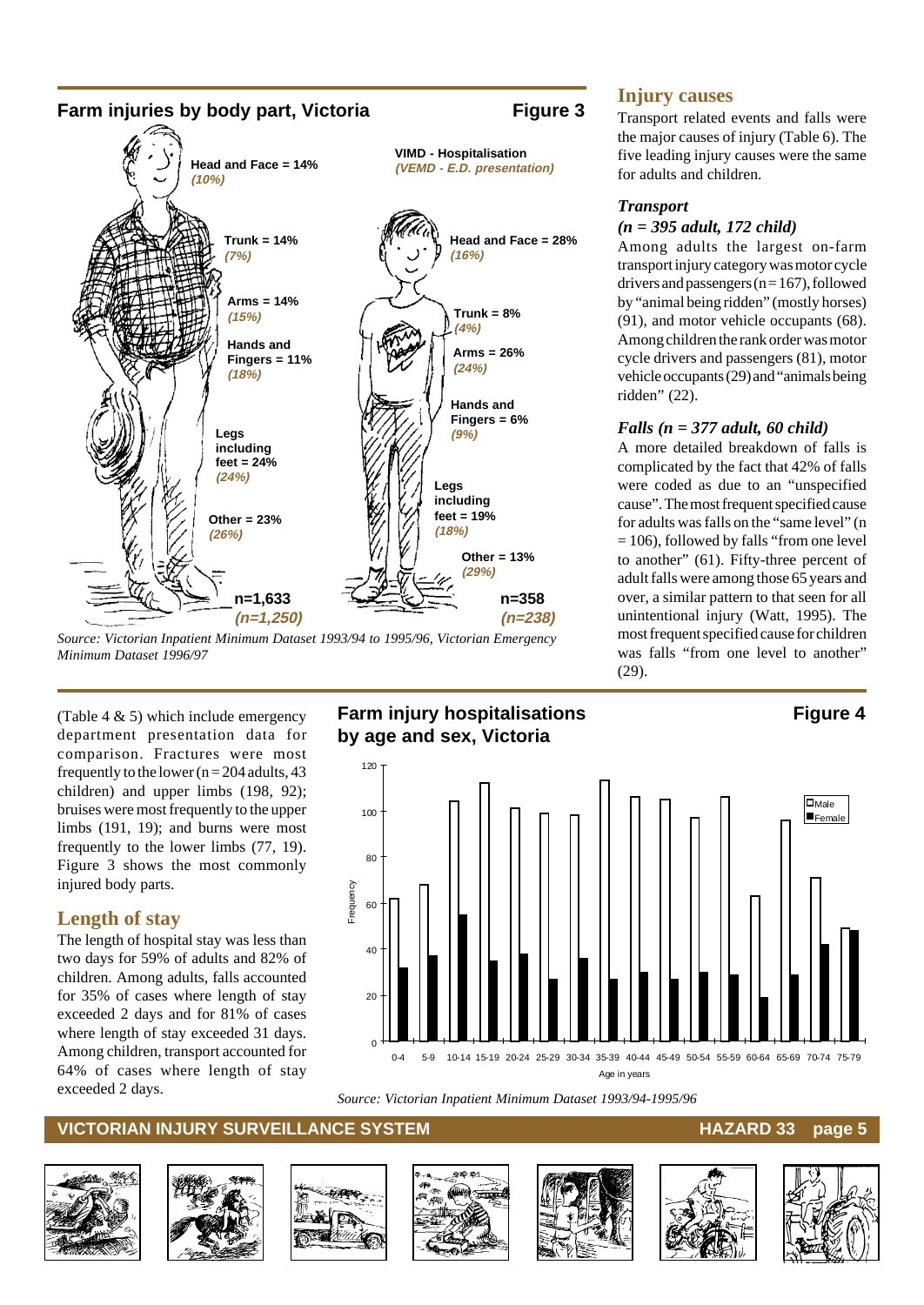#### **Nature of child (<15 yrs) farm injury, Victoria Table 4**

|                                        | <b>Hospitalisations</b> | <b>Emergency Department</b><br><b>Presentations</b> |
|----------------------------------------|-------------------------|-----------------------------------------------------|
| Nature of injury                       | $(N = 358)$             | $(N = 238)$                                         |
|                                        | $\frac{6}{9}$           | $\%$                                                |
| <b>Fractures</b>                       | 44                      | 28                                                  |
| Intracranial<br>(excl. skull fracture) | 13                      | 5                                                   |
| Open wounds                            | 9                       | 19                                                  |
| Bruising/crushing                      | 8                       | 2                                                   |
| <b>Burns</b>                           |                         |                                                     |
| Superficial wounds                     | 3                       | 9                                                   |
| Sprains/strains                        |                         | 8                                                   |
| Other                                  | 15                      | 28                                                  |
| Total                                  | 100                     | <b>100</b>                                          |

*Source: Victorian Inpatient Minimum Dataset 1993/94-1995/96, Victorian Emergency Minimum Dataset 1996/97*

#### **Nature of adult (15 - 79 yrs) farm injury, Victoria Table 5**

|                                        | <b>Hospitalisations</b> | <b>Emergency Department</b><br><b>Presentations</b> |
|----------------------------------------|-------------------------|-----------------------------------------------------|
| Nature of injury                       | $(N = 1633)$            | $(N = 1250)$                                        |
|                                        | $\%$                    | $\%$                                                |
| <b>Fractures</b>                       | 35                      | 16                                                  |
| Bruises/crushing                       | 17                      | 3                                                   |
| Intracranial<br>(excl. skull fracture) | 7                       | 2                                                   |
| <b>Burns</b>                           |                         | 2                                                   |
| Open wounds                            |                         | 19                                                  |
| Sprains/strains                        |                         | 16                                                  |
| Superficial                            |                         | 7                                                   |
| Other                                  | 24                      | 35                                                  |
| <b>Total</b>                           | 100                     | 100                                                 |

*Source: Victorian Inpatient Minimum Dataset 1993/94-1995/96, Victorian Emergency Minimum Dataset 1996/97*

#### **Major cause of farm injury hospitalisations, Victoria Table 6**

| Injury cause          | <b>Adults</b><br>$(15 - 79 \text{ yrs})$ | <b>Children</b><br>$(<15$ yrs) | Total | % of Total |
|-----------------------|------------------------------------------|--------------------------------|-------|------------|
| <b>Transport</b>      | 395                                      | 172                            | 567   | 29         |
| Falls                 | 377                                      | 60                             | 437   | 22         |
| Natural/environmental | 224                                      | 34                             | 258   | 13         |
| Machinery             | 204                                      | 31                             | 235   | 12         |
| Hit/struck/crush      | 145                                      | 18                             | 163   | 8          |
| Cutting/piercing      | 130                                      | 11                             | 141   |            |
| Fires/burns/scalds    | 36                                       |                                | 47    | 2          |
| Other non-intentional | 122                                      | 21                             | 143   |            |
| Total                 | 1633                                     | 358                            | 1991  | 100        |

*Source: Victorian Inpatient Minimum Dataset 1993/94-1995/96*

#### **VICTORIAN INJURY SURVEILLANCE SYSTEM** And the state of the HAZARD 33 page 6













#### *Natural/environmental (n = 224 adult, 34 child)*

Among both adults and children, the largest natural cause category was "other specified animal", to which  $76\%$  (n = 170) and 56% (19) of cases respectively were assigned. This category excludes venomous and non-venomous snakes, lizards, spiders and insects, dog and rat bites and therefore includes most farm animals (cattle, sheep, horses not being ridden, etc.).

### *Machinery*

#### *(n = 204 adult, 31 child)*

Among both adults and children, the largest category was agricultural machines  $(n = 166$  adult, 31 child) which includes tractors, harvesters, combines etc. but excludes woodworking and metalworking machinery and powered or un-powered hand tools.

#### *Hit/struck/crush (n = 145 adult, 18 child)*

Among both adults and children, the largest categories were "caught in or between objects" ( $n = 65$  adult, 8 child), and "striking against or struck accidentally by objects or persons" (54, 7).

#### *Cutting/piercing (n = 130 adult, 11 child)*

A more detailed breakdown of this category is complicated by the fact that 48% were coded as due to "other specified cause", which does not provide any further details. Among adults, the remainder were fairly equally distributed between powered hand tools  $(n = 22)$ , knives  $(21)$ , other hand tools (21). Among children 10 of the 11 cases were not assigned to a particular code.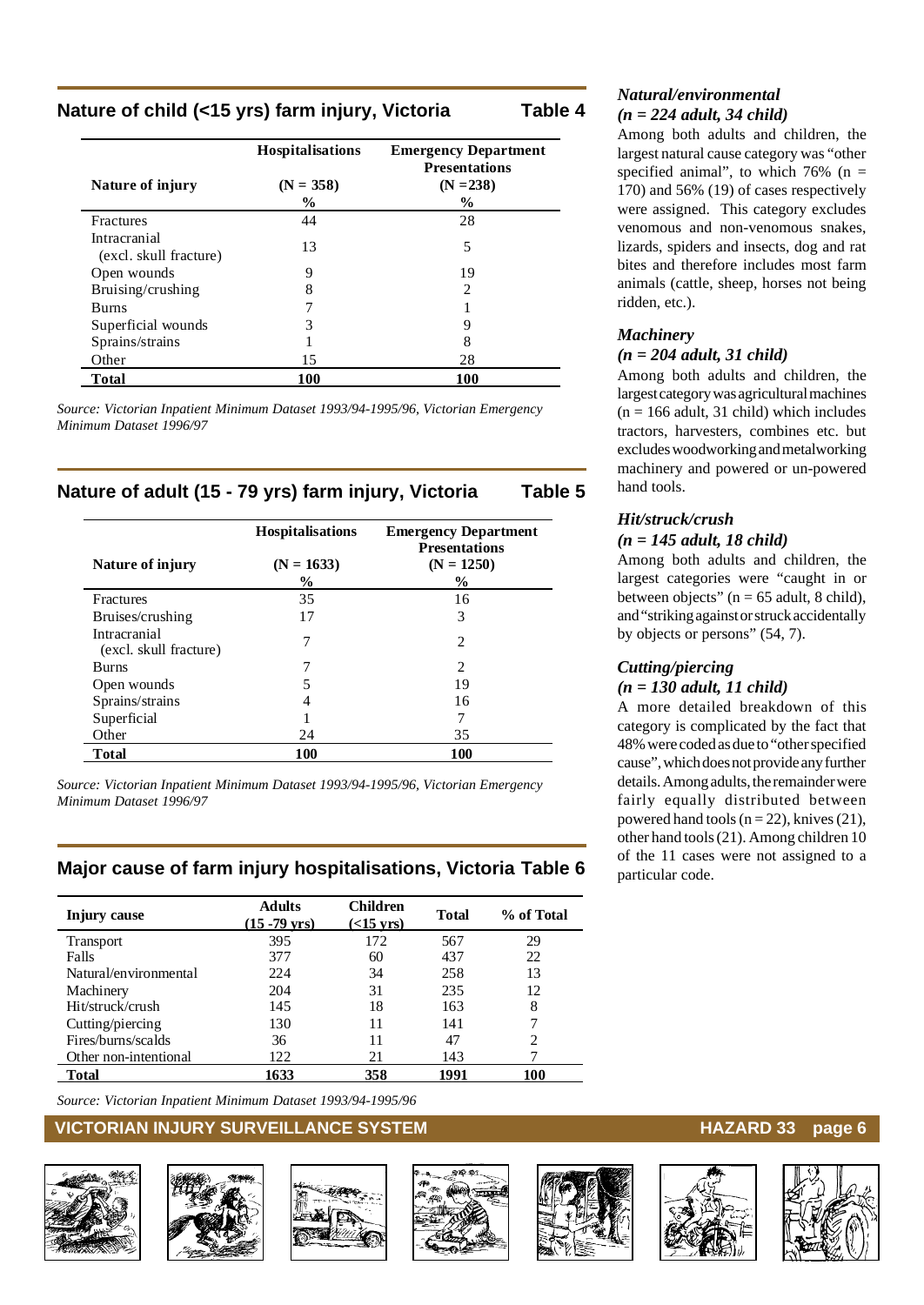### **Emergency Department Presentations**

(Victorian Emergency Minimum Dataset $)^3$ 

The VEMD currently includes nine rural hospitals, 14 Melbourne metropolitan hospitals and one other metropolitan hospital. There were a total of 1556 cases of farm injury emergency department presentations recorded for the 12 month period 1996/974 . Seventy-eight percent presented to rural hospitals and 22% to metropolitan hospitals. A seasonal pattern was evident. There was a gradual increase from late spring to a peak in late autumn (Figure 2). Presentations were more frequent on Saturdays (17%), Sundays (18%) and Mondays (17%). The age and sex distribution is shown in Figure 5. Seventy-four percent of cases were males. The male: female ratio was 3:1 and ranged from 1.5:1 among 0-4 and 10-14 year olds to 8:1 among 70-74 year olds.

Unlike all VEMD injuries (Victoria), males predominate in every age group (Figure 5). In statewide data, females present more frequently to emergency departments from 65 years of age.

There were 238 cases of farm injury to children. The majority of these occurred during a leisure activity (81%). There were 1250 cases of farm injury among adults, the majority of which occurred during work (Table 7). Among adults, 16% of all cases, or 24% of work related cases (including paid and other work),

#### **Farm injury emergency department Figure 5 presentations by age and sex, Victoria**



*Source: Victorian Emergency Minimum Dataset, 1996/97*

#### **Activity at the time of injury, adult (15 yrs+) Table 7 emergency department presentations, Victoria**

|                             | <b>Frequency</b> | Percent |
|-----------------------------|------------------|---------|
| Working for income          | 634              | 51      |
| Other work                  | 190              | 15      |
| Leisure                     | 319              | 26      |
| <b>Sports</b>               | 16               |         |
| Other specified             | 52               |         |
| Unspecified/invalid/missing | 39               |         |
| <b>Total</b>                | 1250             | 100     |

*Source: Victorian Emergency Minimum Dataset, 1996/97*

were recorded as compensable under WorkCover. There were 68 cases where the age was unspecified.

3 From October 1995: Austin and Repatriation Medical Centre, Ballarat Base Hospital, The Bendigo Hospital Campus, Box Hill Hospital, Echuca Base Hospital, The Geelong Hospital, Goulburn Valley Base Hospital, Maroondah Hospital, Mildura Base Hospital, Preston and Northcote Community Hospital, Royal Children's Hospital, St Vincent's Public Hospital, Wangaratta Base Hospital, Warrnambool and District Base Hospital, Western Hospital, The Williamstown Hospital and Wimmera Base Hospital. From November 1995: Dandenong Hospital. From December 1995: Royal Victorian Eye & Ear Hospital and Mornington Peninsula Hospital. From January 1996: Latrobe Regional Hospital. From September 1996: The Angliss Hospital. From July 1996: Alfred Hospital and Monash Medical Centre.

4 Includes transfers between VEMD hospitals, resulting in a slight over-representation of the more severe farm injuries.

#### **VICTORIAN INJURY SURVEILLANCE SYSTEM AND READ READ READ TO HAZARD 33 page 7**













#### **Injuries sustained**

Open wounds, fractures, sprains/strains, and superficial wounds were the most frequent injuries (Tables 4 & 5). Among adults, open wounds were most frequently to the hands  $(n = 105)$ , lower leg  $(27)$ , head (15) and face (11). Fractures were most frequently to the ankle (27), lower leg (21) and hand (20); sprains were most frequently to the ankle (35), knee (22), and back (22). Among children, open wounds were most frequently to the hands and face (10 each) and fractures were most frequently to the wrist and forearm (12,11).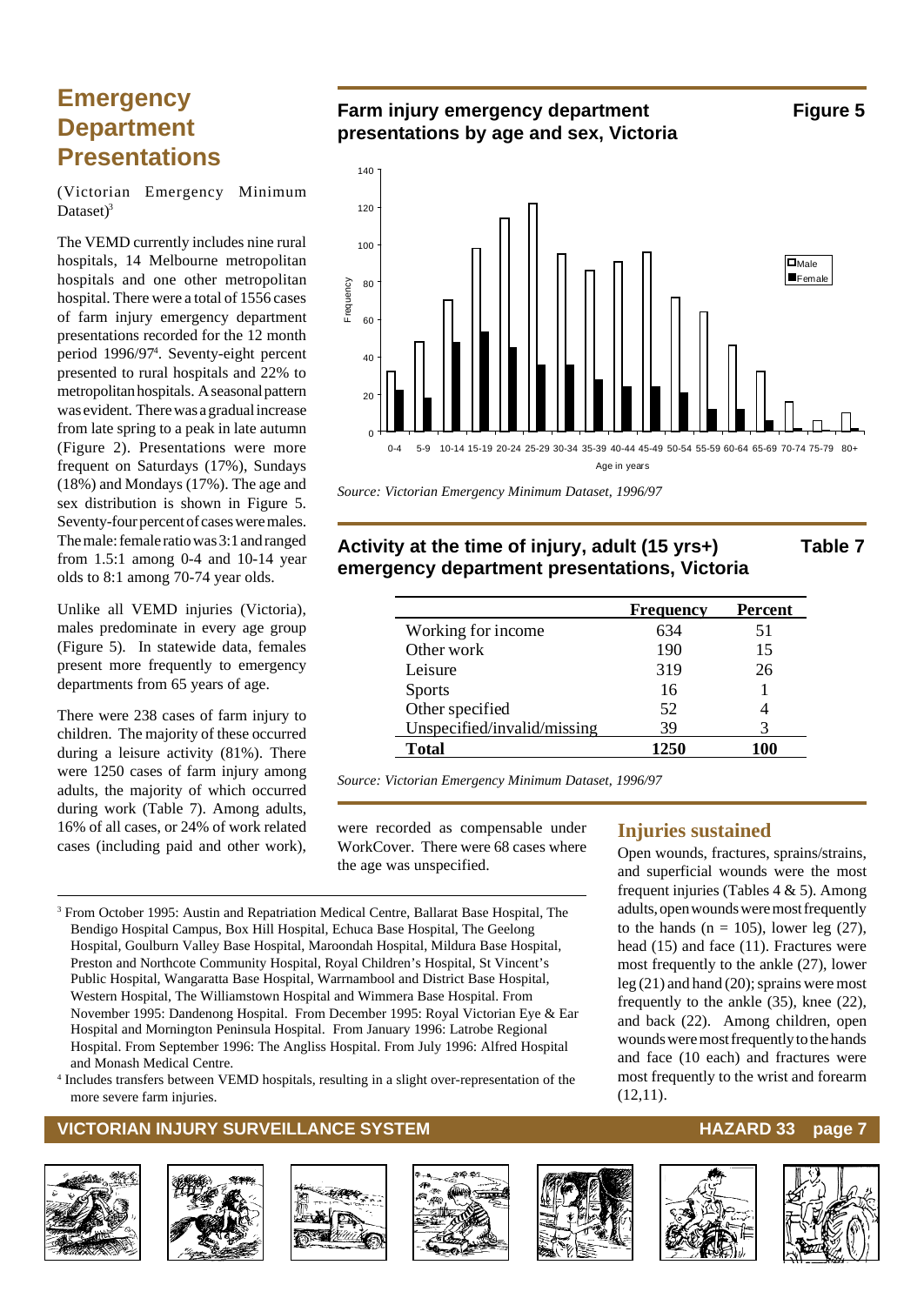Among both adults and children, the hand was the most often injured body part. The most frequent cause of hand injuries was cutting/piercing which accounted for 42% of hand injuries. Figure 3 shows the most commonly injured body parts.

#### **Injury causes**

An overview of the injury causes is shown in Table 8. Farm injury admission rates were higher than for injury overall, especially for children among whom 32% were admitted, compared with 11% for all children in VEMD. Among adults, 19% of farm injury presentations were admitted compared to 13%. Among adults, the following injury causes had a higher admission rate than adult farm injury overall: falls, horses, motor cycles, machinery, transport, firearms and electricity. Among children, injury causes with a higher admission rate were: falls, cutting/piercing, motor cycles, other animal, machinery and transport (Table 8).

The major causes are discussed in more detail below. Demographics and injuries sustained are noted where there are marked differences from the overall profile. Circumstances of the injurious event are only discussed where detailed information was provided in the narratives for 70% or more of the cases in each category.

#### *Falls (n = 195 adults, 46 child)*

This category excludes falls from motor vehicles in motion (including motorbikes), horses, other animals and farm machinery. Forty-four adult and 13 child falls were from a height in excess of 1 metre.

#### *Cutting and piercing (n = 190 adults, 11 child)*

Children under 5 years were over represented in cutting and piercing injuries (45%) compared with the overall age distribution for children (23%). The admission rate for children was three times that for adults.

### **Major causes of farm injury Table 8 emergency department presentations, Victoria**

| <b>Injury cause</b>                                   | Adult $(15 \text{ yrs+})$ |            | Child $(\leq15$ yrs) |              |
|-------------------------------------------------------|---------------------------|------------|----------------------|--------------|
|                                                       | <b>Presentations</b>      | % Admitted | <b>Presentations</b> | % Admitted   |
| Falls                                                 | 195                       | 27         | 46                   | 35           |
| Cutting/piercing<br>object                            | 190                       | 11         | 11                   | 36           |
| Struck by or<br>collision with<br>object or<br>person | 160                       | 15         | 19                   | 31           |
| Horse related                                         | 148                       | 22         | 65                   | 31           |
| Motorcycle<br>(driver or<br>passenger)                | 127                       | 27         | 49                   | 33           |
| Other animal<br>(not horse)                           | 127                       | 17         | 13                   | 38           |
| Other specified                                       | 119                       | 3          | 10                   | 30           |
| Machinery                                             | 79                        | 35         | 10                   | 60           |
| Transport                                             | 35                        | 34         | 9                    | 44           |
| Bums                                                  | 22                        | 9          | $\overline{2}$       | $\mathbf{0}$ |
| Poisoning                                             | 13                        | 15         | $\overline{4}$       | $\mathbf{0}$ |
| Firearm                                               | 7                         | 71         | NA                   | NA           |
| Electrical                                            | 4                         | 25         | NA                   | <b>NA</b>    |
| Unspecified                                           | 24                        | 12         | NA                   | NA           |
| Total                                                 | 1250                      | 19         | 238                  | 32           |

*Source: Victorian Emergency Minimum Dataset, 1996/97*

#### *Struck by or collision with object or person (n = 160 adult, 19 child)*

Among both adults and children, the head and face appeared to be more vulnerable to these kinds of injuries than for all farm injuries (16% compared with 6% for adults; 37% compared with 14% for children). Higher proportions of both adults and children were referred to a general practitioner for follow up or return to the emergency department for review of their injuries compared with farm injury overall. The admission rate for children was twice that of adults.

#### *Horse related injury (n = 148 adult, 65 child)*

Unlike the other main causes of farm injury, females dominated horse related injuries, (72% adult, 66% child). Adults between the ages of 15 and 29 years were over represented when compared with all farm injury (56% compared with 38%). Children in the 10-14 years age group were also over represented (62% compared with 50%). Adult horse related injuries occurred most frequently during leisure activities  $(n = 88)$  and paid work (35), unlike all adult farm injury.

Falls from a horse were the most common event leading to injury (65 adult, 42 child), e.g*. "Awkward fall from a bucking horse, fell on head and neck with feet in the air, no helmet worn"*. Other common scenarios included being kicked by a horse (16, 4), e.g. *"Walked behind a horse which kicked patient in the chest"*, being trodden on by a horse (10, 2) or being knocked or crushed by a horse (7, 1).

Among both adults and children, intracranial injuries were more commonly associated with horse related injuries compared with all farm injuries (10% compared with 2% for adults, 11% compared with 6% for children). The pattern for other body parts injured differed from farm injuries overall. Among adults, injuries were most often to the shoulders  $(n = 16)$ , hands and fingers (14) and feet and toes (12). Among children, injuries were mostly to the upper limbs, particularly the wrist  $(n=7)$ , elbow (6) and forearm (5).

#### **VICTORIAN INJURY SURVEILLANCE SYSTEM HAZARD 33** page 8











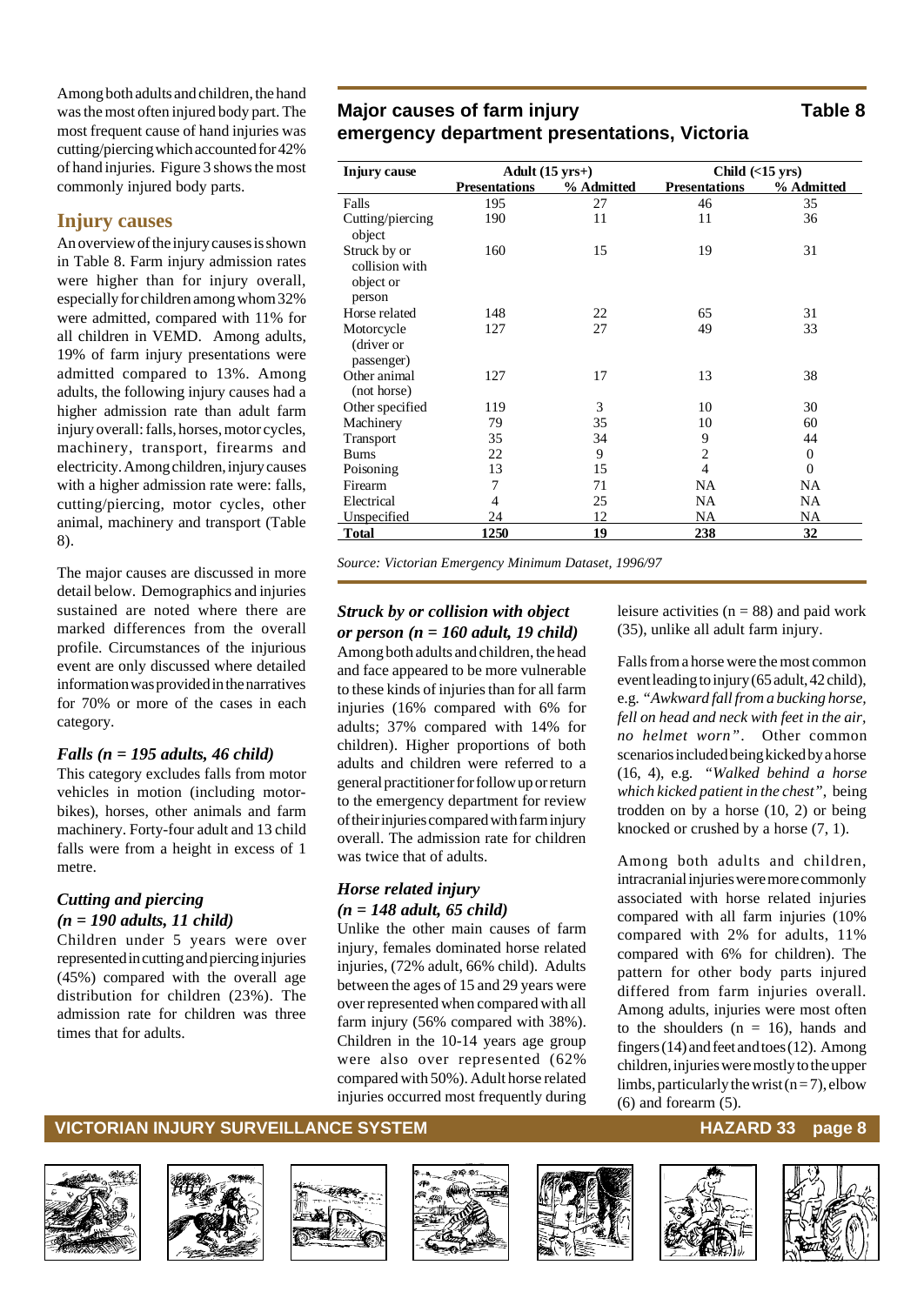#### *Motorcycle (driver or passenger) (n = 127 adult, 49 child)*

Adults aged 15-19 years and 25-29 years were over represented among motorcycle injuries compared with farm injury overall (31% compared with 12%, 19% compared with 12%). Children aged 10-14 years were also over represented (77% compared with 50%).

Adult motorcycle injuries mostly occurred during leisure activities ( $n = 78$ ), paid work (28) or unpaid work (10). Of those injured most were recorded as the driver (102 adult, 38 child) or passenger (7, 7), the remainder were unspecified (18, 4). Motorcycle related injury was most often to the lower leg (13 adult, 6 child), knee (13, 2), ankle (12, 2) or face (5 child).

#### *Other animal (not horse) (n = 127 adult, 13 child)*

Adults aged 40-54 years were over represented among animal related injuries (36% compared to 26% of farm injury overall). Children 0-4 years of age were also over represented (54% compared with 23%). The admission rate for children was twice that of adults.

Cattle (51 adult, 1 child), insects (11, 1), snakes (7, 3), spiders (5, 2), dogs (5, 2) and sheep (4, 1) were most often associated with these cases of injury. The most common mechanisms of animal related injuries were bites and stings (36, 9). Cattle related injuries were most often the result of kicks (n = 23), e.g. *"Sorting cattle in yard, kicked by steer in ankle",* being struck (9), crushed (7), trodden on (5), lacerated by the horn (3) or attacked (3) by the animal.

Adult injuries were most often to the hands  $(34)$ , lower leg  $(11)$ , face  $(8)$  and forearm (8). Child injuries were mostly to the feet  $(3)$ , head  $(2)$  and hands including fingers (2).

#### *Machinery (n = 79 adult, 10 child)*

Adults aged 20-24 years were over represented among machinery related (20% compared with 13% of adult farm injury). Children aged 5-9 years were also over represented (60% compared with 28%). The admission rate for children was 1.7 times that for adults.

Mobile farm machinery/plant accounted for most machinery related injuries (32 adult, 6 child). Tractors were the single most common item of machinery associated with injury (24, 4). Further specified agents included fixed plant equipment (3, 1), workshop equipment (2 adult), farm structures (1 adult), jacks (1 adult) and unspecified agents (49, 3).

The most common child machinery related events included falls from a tractor  $(n = 3)$ , being caught in a power take off (2) or being caught in the tractor hydraulics (1). Machinery related events are not reported for adults since less than 70% of adult narratives contained sufficient detail.

Adult machinery related injuries most often resulted in open wounds  $(n = 18)$ , crushing injuries (13) and sprains/strains (11). Child machinery related injuries most often resulted in fractures  $(n = 3)$  or multiple injuries (2). Machinery injuries had the highest and second highest admission rates for children and adults (60% and 35% respectively).

#### **Farm injury prevention**

Prevention of injuries on the farm occurs in the context of a highly valued way of life, in which the farm is a place of both work and recreation. It also occurs in a context of considerable variation in production processes, social and economic conditions. A systematic and industry wide approach to farm injury prevention is highly likely to yield benefits, as in many other areas of injury prevention. Farmsafe Australia, an alliance of government and non-government farmer and worker organisations, is generating such an approach through its state committees (Fragar, 1996). An important feature of this approach is the involvement of farmers and farm families. A wide range of material on farm injury prevention is available through the Farmsafe network and through other relevant organisations. This section highlights aspects of farm injury prevention, but is not intended to be a comprehensive summary, which is beyond the scope of this publication. Specific priorities for farm injury prevention in Victoria should include machinery (particularly tractors), drowning, motorcycles, falls, farm animals, and horses. "Cutting" injuries and injuries due to "being struck by or colliding with an object or person" should also be priorities, although the circumstances of these events are not always detailed.

#### **General principles of farm injury prevention**

- regularly check the farm environment and work procedures for injury hazards
- assess the risk associated with each identified hazard
- eliminate, modify or manage each hazard according to the level of risk
- record prevention strategies and evaluate their effectiveness
- obtain farm safety checklists from Farmsafe Victoria and Kidsafe Victoria
- obtain resource material from the Victorian Farmers Federation, Victorian WorkCover Authority, Royal Children's Hospital Child Safety Centre, Kidsafe Victoria, and the Australian Agricultural Health Unit to assist in the selection of prevention strategies for different farm hazards
- obtain training in the management of farm safety and in specific operations and activities (see **Resources**)
- create barriers between bystanders and industrial workplaces
- give higher priority to farms with young children and older farmers who are at particular risk
- include hobby farmers, as well as professional farmers, in farm safety campaigns

#### **VICTORIAN INJURY SURVEILLANCE SYSTEM AND REALLY CONTROLLY CONTROLLY AND REALLY CONTROLLY CONTROLLY A**













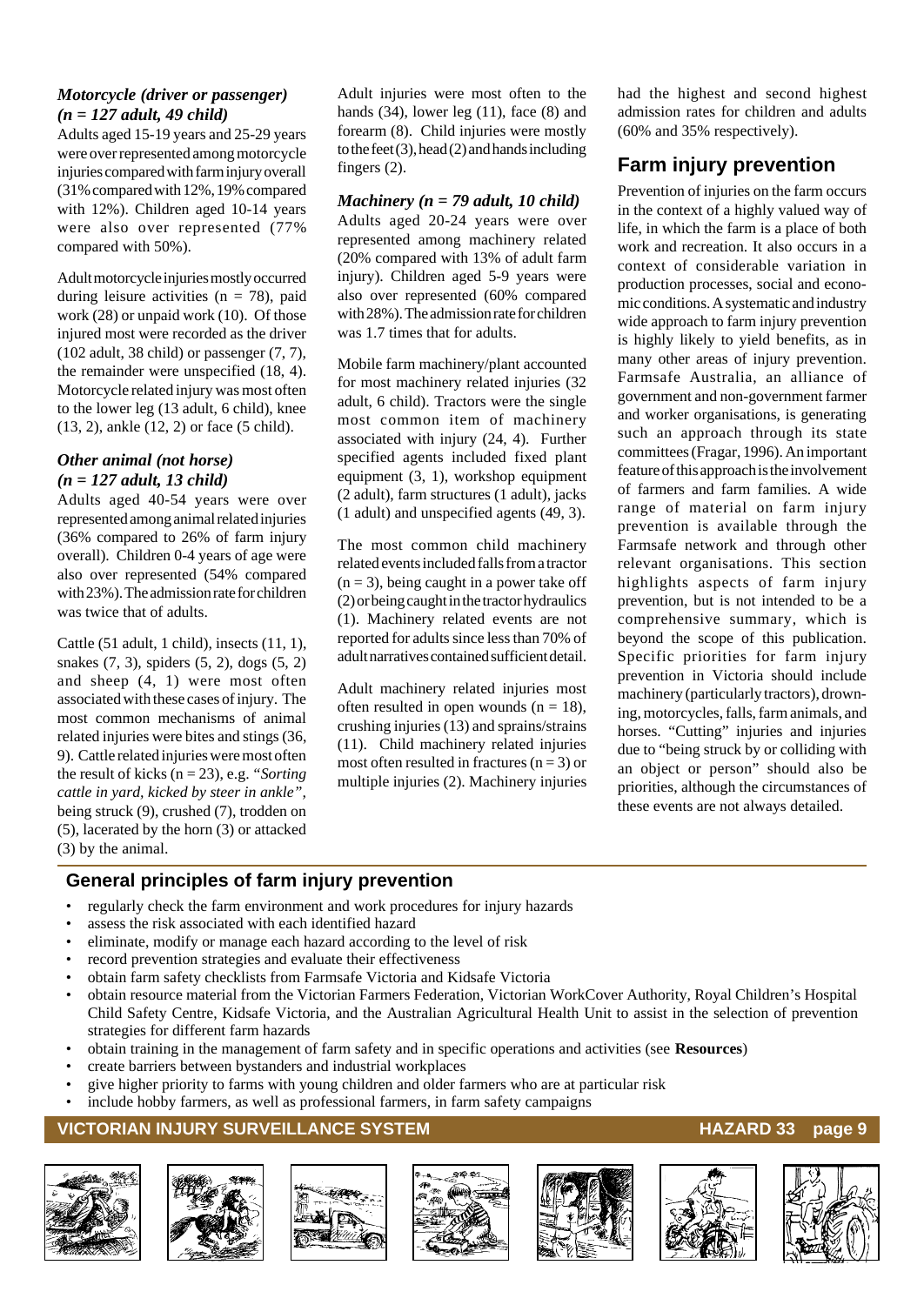#### **Tractor rollover injury prevention**

- use only tractors fitted with rollover protective structures (ROPS), preferably a full cab
- retrofit ROPS to unprotected tractors, taking advantage of the rebate scheme currently available through the Victorian Farmers Federation until March 1998
- retrofit seat belts where mechanically feasible, in accordance with the Australian Standard AS2664 1983

#### **Tractor design recommendations**

- provide passenger facilities including seats, seat belt and protection by ROPS
- provide an automatic engine cut out which operates when the operator seat is vacated, as in some forklifts
- provide an ignition switch which starts only when the tractor is in neutral
- improve ergonomics of seat design
- provide safe access platforms with hand holds to prevent falling under the rear wheels while mounting and dismounting (see following **Resources** section for do it yourself brochure)
- provide power take-off (PTO) guards with hinges to give easier access when attaching implements without requiring removal of the shield
- provide PTO guards which are interchangeable with any implement to be attached
- install reversing "beepers" to alert bystanders
- install rear marking plates and flashing yellow lights to improve conspicuity, especially if travelling on public roads
- reduce engine noise
- evaluate the adequacy of current designs

#### **Tractor injury prevention general recommendations**

- develop a licence system for tractor operation
- consider replacing tractor parts with newer, safer parts where possible e.g., replacement of starter motors with rust proof solenoids, replacement of PTO guards with those made from ultra violet resistant material
- wear personal protective equipment including boots, ear plugs and muffs
- do not mount or dismount a moving tractor
- ensure that the tractor is always started from the drivers seat, never from the ground

#### **Child farm injury prevention**

- advocate for accessible, affordable and flexible child care in rural areas
- fence the area around the farm home and secure with self locking gate
- enclose play areas for young children in key locations on the farm e.g., in the dairy
- do not permit children under 5 years of age to play in farm work areas
- involve older children in farming activities which are appropriate to their age, size and ability and provide constant adult supervision until proficient
- do not allow children to ride on tractors, until tractor designs provide ROPS passenger protection (inc. seatbelts) equivalent to that provided for tractor drivers; current tractor designs which include passenger seats do not place the seat within the full protective sphere of the ROPS
- do not allow children to be passengers on motorcycles, utility trays, or trailers or other attached implements; child passengers in farm motor vehicles should be properly restrained
- ensure that young children are physically separated from farm animals and horses
- obtain further information on child farm safety from Farmsafe Victoria, Kidsafe Victoria, the Australian Agricultural Health Unit and the Child Safety Centre at the Royal Children's Hospital, Melbourne

### **Preventing injuries from farm animals**

*(adapted from Animal Handling, Australian Agricultural Health Unit)*

- understand characteristics of the animal type and breed, characteristics and experience of the handler, handling procedures, and the farm environment, and their interaction
- understand principles of behaviour for all animal types and breeds kept on the farm and use this knowledge to guide preventive measures
- consider the effect of gender on animal behaviour
- use artificial insemination, where possible, to reduce the numbers of potentially aggressive male stock
- substitute with more docile breeds or gradually select against those individual animals which are consistently difficult to handle
- select efficient and safe yard and pen design

#### **VICTORIAN INJURY SURVEILLANCE SYSTEM** MACHOSTIC MANAGEMENT RAZARD 33 page 10













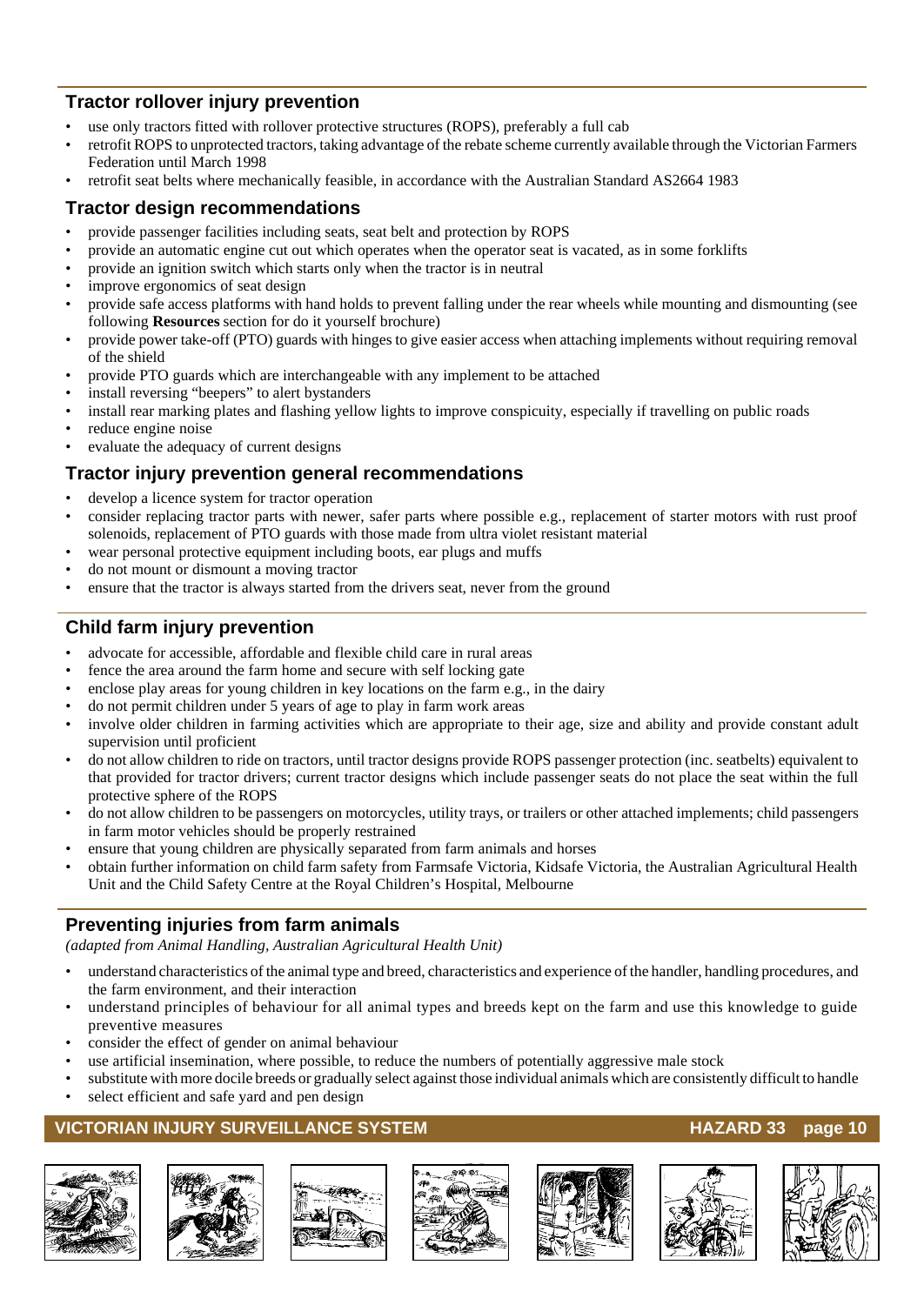- use mechanical lifting devices where feasible
- use handling procedures appropriate to the animal type and breed
- wear leather gloves, where the task allows, to provide a level of hand protection
- wear sturdy boots with non slip soles and reinforced toes
- wear snug fitting clothing
- obtain specific guidelines for cattle, sheep and pig handling, and yard design in the Animal Handling Guidance Note, Australian Agricultural Health Unit

#### **Farm motorcycle injury prevention**

*(adapted from Farm Motorcycles, Australian Agricultural Health Unit)*

- ensure the driver is of an appropriate size for the motorcycle so that they are readily able to reach and maintain control of the motorcycle
- ensure maintenance of the brakes, tyres, throttle, suspension and seat is regularly undertaken
- wear a helmet, long trousers, long-sleeved shirt, long boots, gloves and sunscreen for the best protection
- ensure that loads are well secured and do not exceed the recommended limits, especially for 4 wheeled motorcycles
- consider the terrain and environmental hazards which may be encountered whilst operating a motorcycle, particularly 4 wheeled motorbikes
- maintain caution when riding over unfamiliar areas of the farm
- keep a safe distance from animals if mustering
- isolate the motorcycle from children when not in use, never leave keys in the ignition
- do not carry passengers on 4 wheeled motorcycles, they are not designed for that purpose and a passenger may alter the weight distribution enough to contribute to a rollover

#### **Preventing horse related injury on farms**

*(adapted from Hazard Edition 23 and Horses on Farms, Australian Agricultural Health Unit)*

- undertake an assessment of horse related safety which takes into account the rider/handler (age, experience and training), the horse (age, breed, temperament and training), the environment in which it is used and the interaction between each
- take into consideration the nature and condition of the terrain upon which the horse is being ridden
- choose a horse of the appropriate size, temperament, character and age for the riders age, size and skill level, take extra caution when riding an unfamiliar horse
- design yards and stables to avoid narrow gateways or doorways which increase the risk of being crushed when moving a horse through such openings
- undertake routine checks of equipment for signs of fatigue and correct adjustment of fit
- avoid wrapping the lead rope around hands and fingers when leading a horse
- avoid, if possible, walking behind a horse. If the need arises walk close to the hind legs to reduce the force of potential kicks
- avoid frightening the horse by avoiding blind spots and keeping a hand on the horses rump while moving behind it
- wear a helmet which complies with the Australian Standard AS 2063.3 to afford protection in the event of a fall
- wear boots with a smooth sole to reduce the chances of boots catching in the stirrup
- exercise caution when riding in the presence of objects or animals that could frighten the horse

#### **Prevention of falls on farms**

- provide non slip surfaces (e.g., roughened concrete, grooved passages) in animal pens, yards and wet areas
- remove contaminants such as organic matter etc. as quickly as possible, since these greatly increase risk of slipping wear sturdy shoes with non slip soles
- provide adequate lighting in farm buildings such as workshops, dairies and shearing sheds
- mark any step edges with slip resistant nosing in a contrasting colour
- provide secure, easily grasped hand rails within reach on steps into buildings and other structures
- older farmers may be well advised to seek regular falls risk assessments from their general practitioner, and to check and modify the physical environment on the farm, since falls risk greatly increases with age

#### **Prevention of falls from ladders and heights**

*(adapted mainly from Hazard Edition 18)*

• stand no higher than the third rung from the top; marking these rungs a different colour would assist in reinforcing this practice

#### **VICTORIAN INJURY SURVEILLANCE SYSTEM AND REALLY CONTROLLY AND REALLY SERVED STATES AND REALLY SURVEILLANCE SYSTEM**













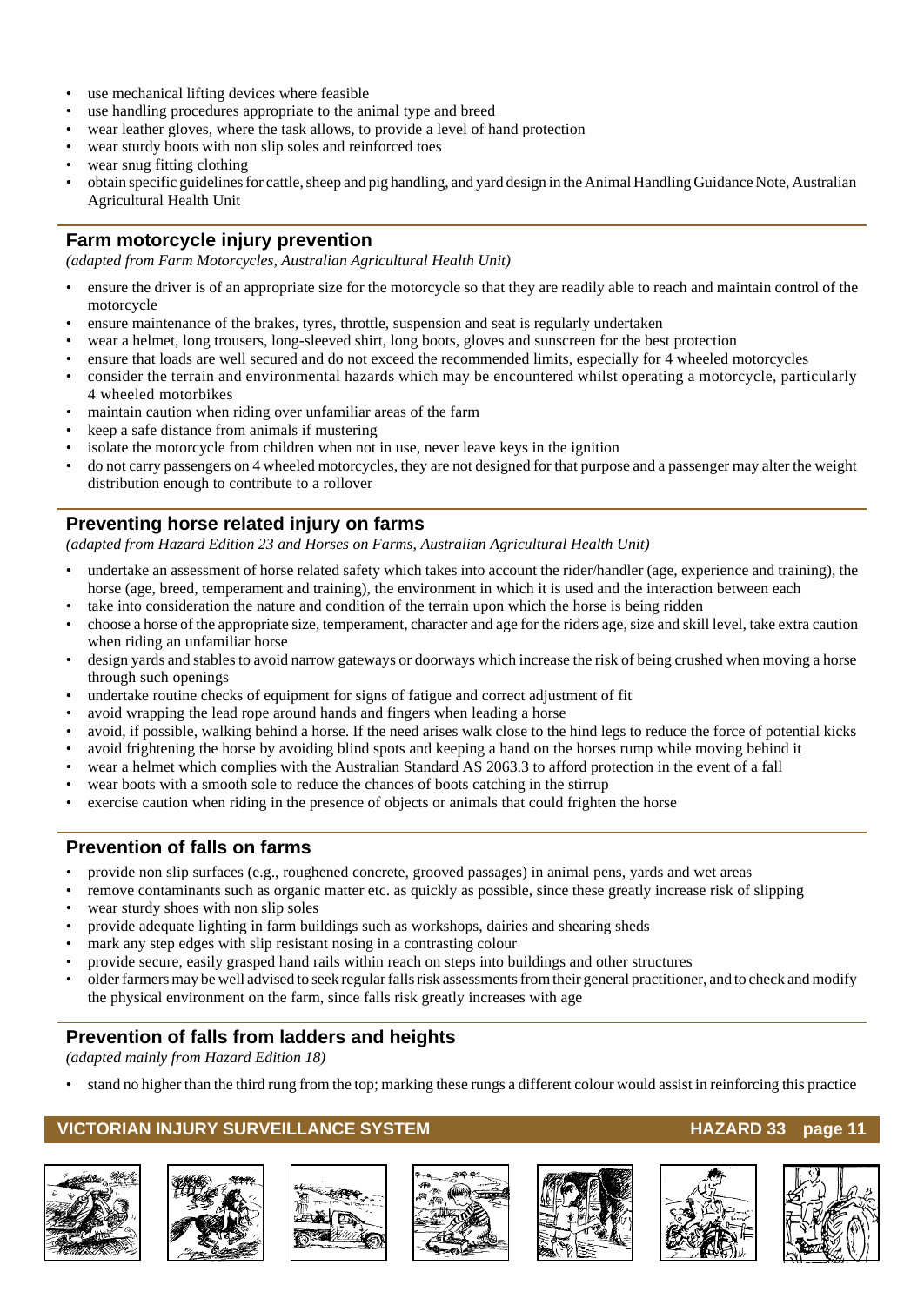- make ladder rungs slip resistant and clean muddy or slippery boots before mounting the ladder
- place the ladder with the foot 1/4 of its working length away from the base of the structure
- re-position the ladder frequently so that stretching is not required i.e., the centre of the body should be kept within the side rails • locate the ladder on a firm footing using slip-resistant feet, secure blocking or steel spikes; have someone hold the ladder if possible
- follow instructions on the ladder in regard to load limit and maintenance
- assign ladder work and other work at a height to younger adult workers where possible
- secure a safety belt to a secure structure for work at a height, particularly on windy days
- maintain silo ladders and ensure adequate railings on silo tops
- ensure silo ladders are out of reach of children or have a safety device to prevent access
- take care around overhead power lines

#### **Prevention of cutting and piercing injuries on farms**

- check farm buildings, structures and machinery for protrusions or hand/finger entrapment risks and either remove or cover them
- select the correct powered and unpowered hand tool for the job and ensure its correct use
- ensure guards on power tools are in place
- keep hand tools well maintained
- use clamps and vices to hold work, where appropriate
- wear leather gloves or chain mail gloves to provide a level of protection where the task allows their use
- ensure all farm workers have adequate tetanus immunisation
- keep protective equipment readily available next to cutting and piercing equipment, e.g., mesh gloves

#### **First aid on farms**

- train all farm workers in first aid due to distance from medical assistance, and ensure it is regularly updated
- ensure well stocked first aid kits are available at key locations e.g., in the workshop, on tractors
- establish systems for regular communication between the farmhouse and field workers, e.g., mobile phone calls
- ensure the farm has an emergency response plan including systems for obtaining immediate help

#### **Farm safety action groups**

- coalitions of farmers, community health workers, general practitioners, rural retailers, machinery dealers and others can develop and implement appropriate modifications to farming practice and equipment at the local/regional level
- some suggested activities include: organising Managing Farm Safety, or other, training days; group farm safety checks; safe tractor access platform workshops; ensuring local availability of personal protective equipment and other farm safety products; and advocating for farm safety issues at local government level and within the Victorian Farmers Federation
- guidelines for the formation of farm safety action groups are available from the Victorian Farmers Federation (see following **Resources** section)

Farm injury issues not included in this edition of *Hazard* but important nonetheless include:

- Electrical Safety (contact local power supplier)
- Firearm Safety\*
- Hearing protection\*
- Correct lifting techniques\*
- \*Contact Australian Agricultural Health Unit, ph. 02 67 528 210

#### **References**

- Ashby, K. and Day, L., September 1995, Tractor Injuries, *Hazard* Edition 24, Victorian Injury Surveillance System, pp2-8.
- Australian Agricultural Health Unit. Horse on Farms Guidance Note No 8. March 1997
- Australian Agricultural Health Unit. Farm Motorcycles Guidance Note No 9. June 1997
- Australian Agricultural Health Unit. Animal Handling Guidance Note No 10. June 1997
- Australian and New Zealand Standard for Slip Resistance of Pedestrian Surfaces. Part 2: Guidelines to the reduction of slip hazards AS/

NZS 3661.2: 1994. Standards Australia • Farmsafe Australia, 1995, Managing Farm

- Safety Manual, December. • Fragar, L., 1996, Agricultural Health and
- Safety in Australia, *Australian Journal of Rural Health*, 4:200-206.
- Kidsafe Victoria, 1997, A Parents Guide to Kidsafe Farms.
- Routley, V. and Valuri, J., March 1994, Work Related Injury, *Hazard* Edition 18, Victorian Injury Surveillance System, pp1-10.
- Watt, G., 1995, Hospitalised Injuries Victoria, July 1987 - June 1993, Monash University Accident Research Centre, Report No. 67.

• Williams, F. and Ashby, K., June 1995, Horse Related Injuries, *Hazard* Edition 23, Victorian Injury Surveillance System, pp1-13.

#### **Acknowledgments**

VISS would like to acknowledge the contributions of the following people for their valuable comment: David Rich, Victorian Farmers Federation; Alicia McGrath, MUARC

#### **VICTORIAN INJURY SURVEILLANCE SYSTEM AND READ READ TO HAZARD 33 page 12**













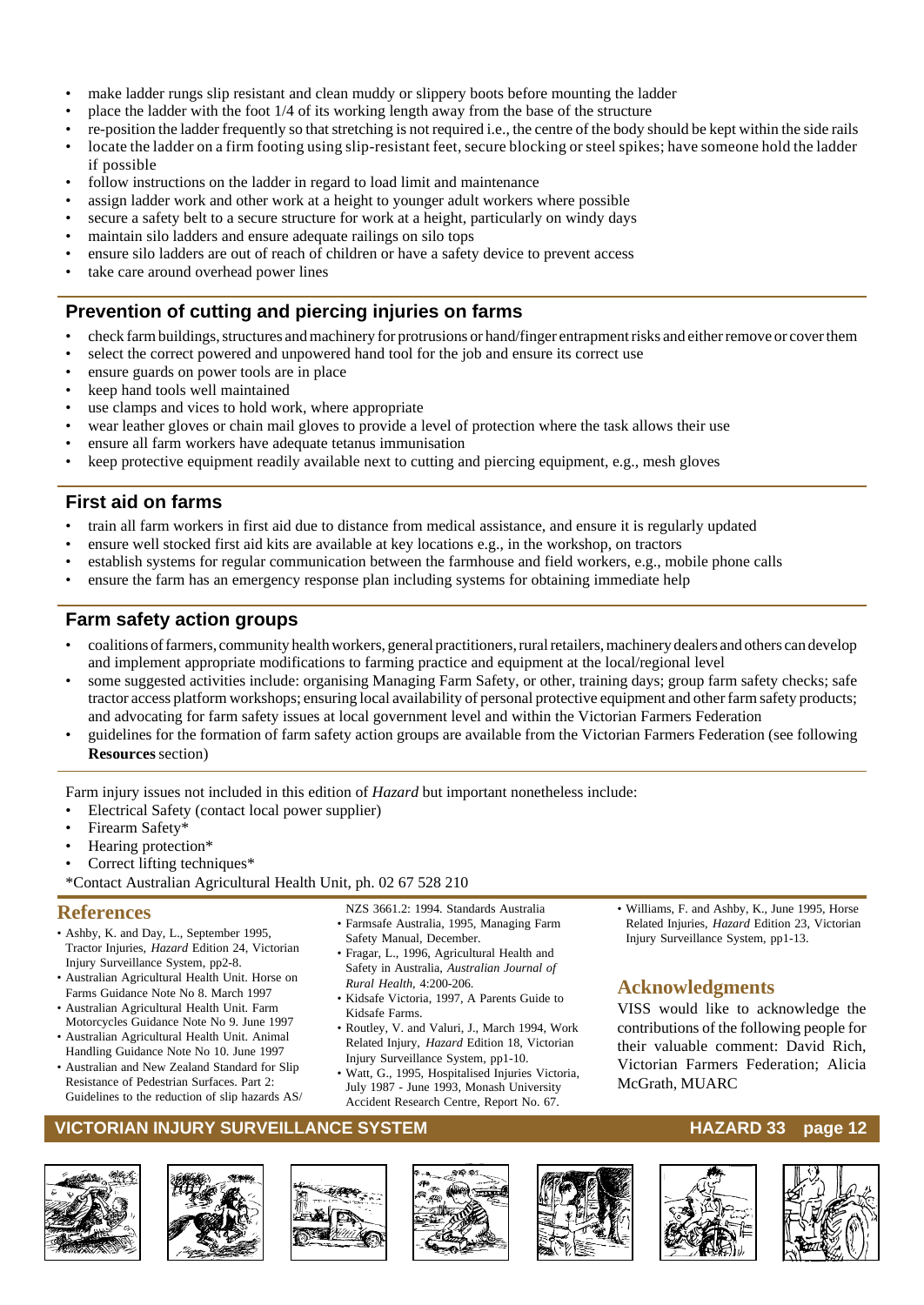#### **Resources**

#### **Australian Agricultural Health Unit Ph: 02 67 528 210**

- Safe Tractor Access Platform Guidelines
- Guidance Notes:
	- 1. Tractor Rollovers 9. Farm Motorcycles
	- 2. Tractor Runovers 10. Animal Handling<br>
	3. Tractor Power Take-Offs 11. Workshop Safety
	-
	- 4. Noise on Farms 12. Organic Farm Dusts
	- 5. Farm Machinery 13. Farm Chemicals
	- 6. Ergonomics and Manual Handling 19. Heat Stress on the Farm on Farms
	- 7. Children on Farms 20. Sun Safety on the Farm
- 8. Horses on Farms 22. Woolshed Safety
- Safe tractor operative training course currently being developed by the Australian Agricultural Health Unit.

11. Workshop Safety on the Farm

#### **Farmsafe Victoria, Industrial and Legal Dept., Victorian Farmers Federation Ph: 03 9207 5512**

- Primary school curriculum materials: **R**ural **I**njury **P**revention **P**rimary **E**ducation **R**esource (RIPPER)
- Guidance notes:
	- 1. Farmers Guide to Occupational Health and Safety Legislation Part 1
	- 2. Farmers Guide to Occupational Health and Safety Legislation Part 2
	- 3. Tractor Safety: The Hazard
	- 4. Farm Chemical Safety: The Hazard
	- 5. How to Reduce Manual Handling Injuries
- General Occupational Health and Safety information
- Guidelines for the Formation of Farm Safety Action Groups
- Courses available:
	- Managing Farm Safety

#### **Victorian WorkCover Authority Ph: 03 52 438 866 (contact Ron Ruff)**

• Guidance notes on regulations, codes and standards available

#### **Kidsafe Victoria Ph: 03 9836 4070**

- A Parents Guide to Kidsafe Farms
- Farmsafe Kids checklist

#### **Child Safety Centre, Royal Children's Hospital Ph: 03 9345 5085**

- Safety on the Farm Fact Sheet
- Video for hire to be released next year incorporating child farm safety issues

#### **Courses available through the TAFE system, contact McMillan College, Ph: 03 5624 0200**

Chain saw operation Farm chemical safety Front end loader operation

#### **ATV and Agbike operation training available through Stay Upright, Ph: 1800 676 462**

Standard for Slip Resistance of Pedestrian Surfaces, Part 2 (1994) for more information on the selection, installation, care and maintenance of flooring and other surfaces in domestic, public and commercial areas for the purposes of reducing slip hazards. A copy of the standard (Part 2) can be obtained from Standards Australia, Ph (03) 9693 3500.

#### **OBITUARY**

#### **Marga Penny**

Marga Penny, the original VISS coordinator, passed away in December 1997, after a courageous battle with cancer. Following nursing and university studies, Marga helped establish VISS with Dr Terry Nolan in 1988 at the Royal Children's Hospital, soon expanding to other hospitals. She was principally involved in the first four editions of *Hazard* and journal articles identifying hazards such as finger entrapments from exercise bikes and scalds from the Kambrook urn. Countermeasures followed and almost eliminated such injuries. In 1990 she left to have her first child.

Marga returned in 1991 to share the co-ordinating position at VISS now collecting all-age injury data. She continued to manage the data system, played a major role in starting up further collections, responded to information requests and wrote articles for *Hazard*. A major interest was burns prevention (*Hazard 12*). The spill-resistant mug, to prevent the most frequent cause of burns, tea and coffee scalds, was her idea. At the end of 1992 she left to have her second daughter.

In addition to her substantial contribution to injury prevention Marga is remembered for her generosity, energy, competence and administrative and organisational skills. She extended her injury prevention activities beyond her immediate role being substantially involved in the Victorian Branch of the PHA and introducing injury prevention measures wherever she had influence.

We extend our sympathies to her husband Ian Proctor, daughters Elizabeth and Claire, mother Janet and brother Robert. She will be sadly missed.

#### **VICTORIAN INJURY SURVEILLANCE SYSTEM MACHOLOGY AND RELATIONS HAZARD 33 page 13**













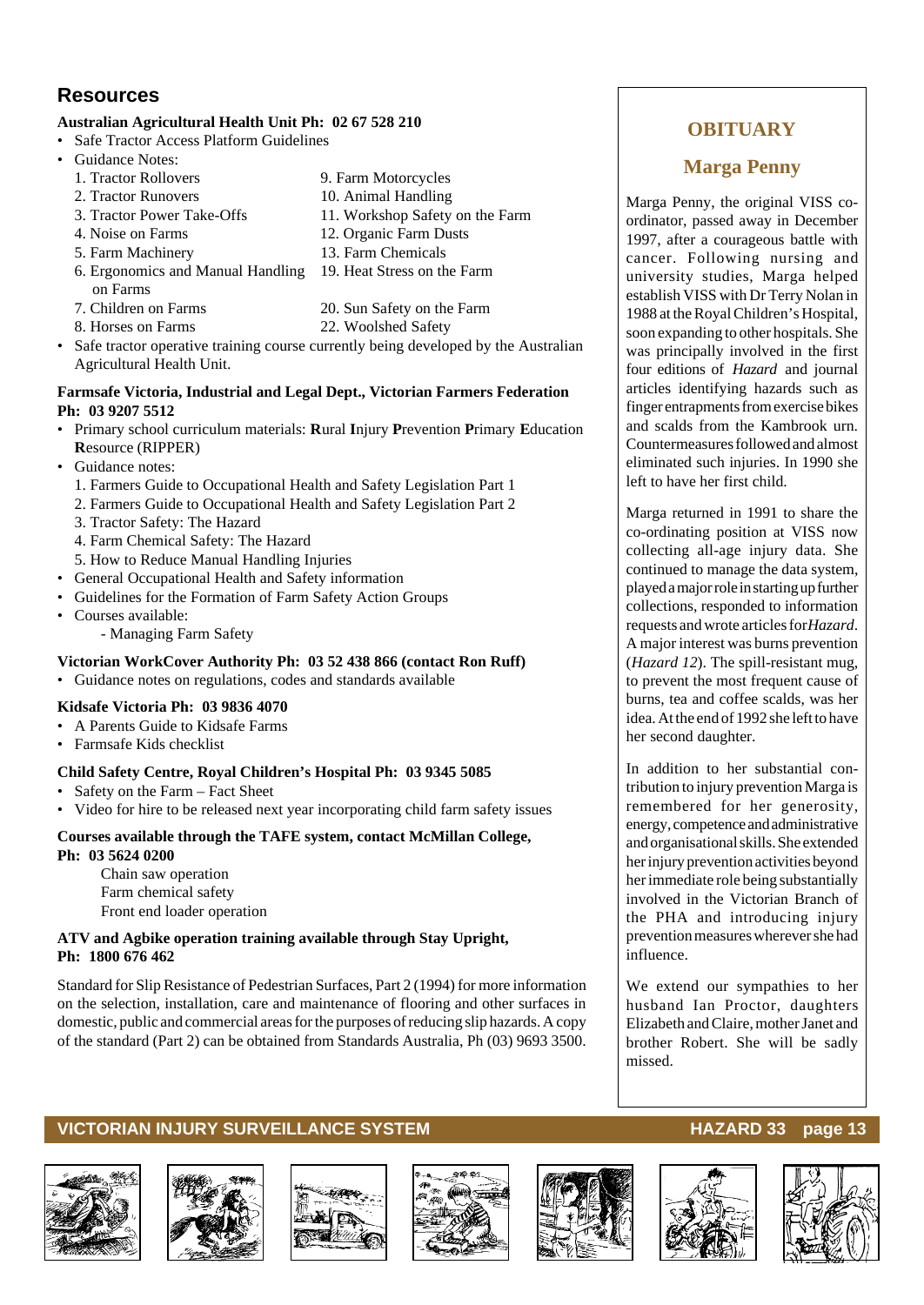## - INDEX -

| <b>Subject</b> | <b>Edition</b> | <b>Pages</b> |
|----------------|----------------|--------------|
|                |                |              |
|                |                |              |
|                |                |              |
|                |                |              |
|                |                |              |
|                |                |              |
|                |                |              |
| <b>Burns</b>   |                |              |
|                |                |              |
|                |                |              |
|                |                |              |
|                |                |              |
|                |                |              |
|                |                |              |
|                |                |              |
|                |                |              |
| Dogs           |                |              |
|                |                |              |
|                |                |              |
|                |                |              |
|                |                |              |
|                |                |              |
|                |                |              |
|                |                |              |
|                |                |              |
|                |                |              |
|                |                |              |
|                |                |              |
|                |                |              |
|                |                |              |
|                |                |              |
|                |                |              |
|                |                |              |
|                |                |              |
|                |                |              |
|                |                |              |
|                |                |              |
|                |                |              |
|                |                |              |
|                |                |              |
| Poisons        |                |              |
|                |                |              |
|                |                |              |
|                |                |              |
|                |                |              |
|                |                |              |
|                |                |              |
|                |                |              |
|                |                |              |
|                |                |              |
| Sports         |                |              |
|                |                |              |
|                |                |              |
|                |                |              |
|                |                |              |
|                |                |              |
|                |                |              |
|                |                |              |
|                |                |              |
|                |                |              |
|                |                |              |

\* Special edition

### **VICTORIAN INJURY SURVEILLANCE SYSTEM**















HAZARD 33 page 14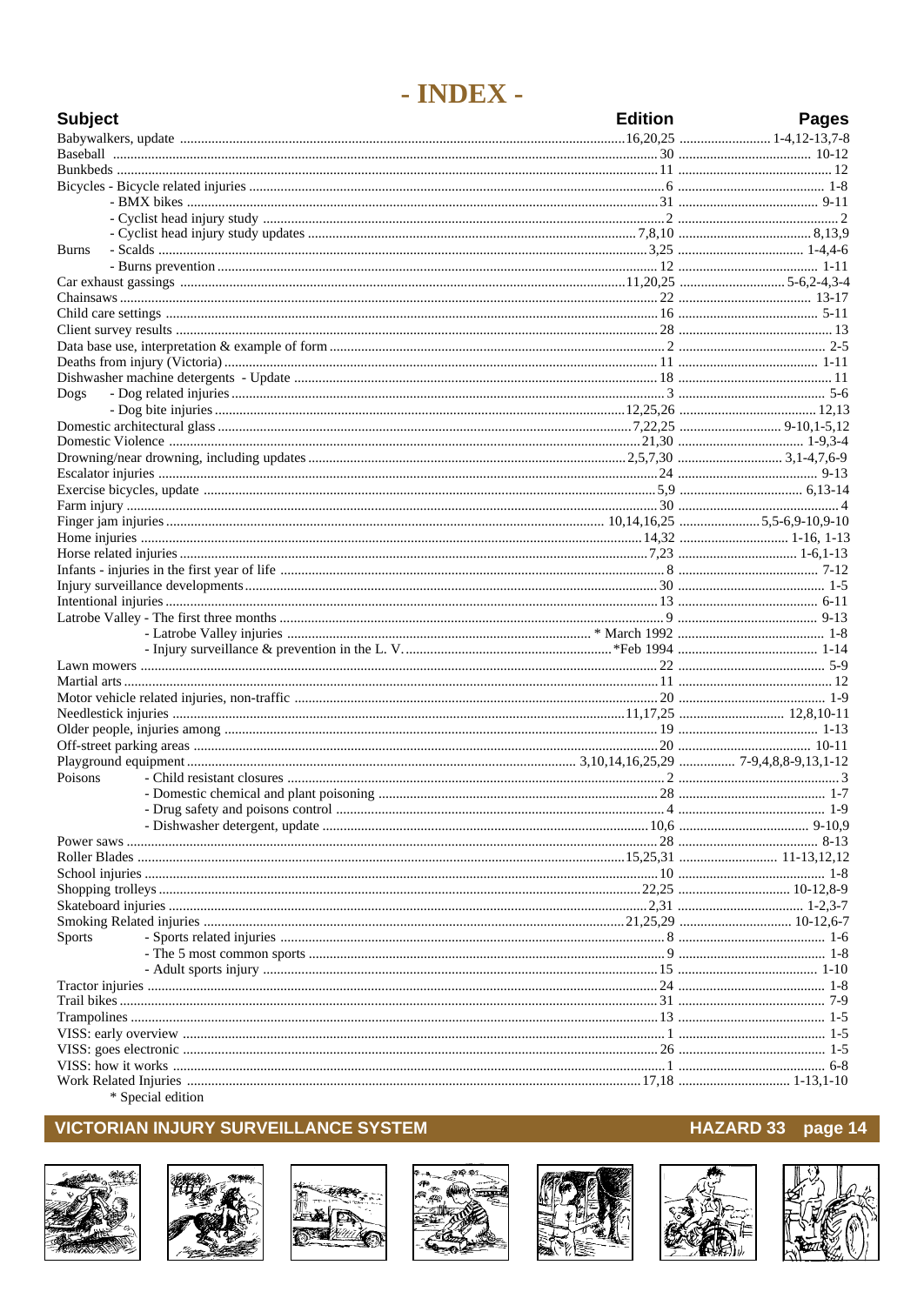## **Editorial Board**

**Professor Peter Vulcan**, Monash University Accident Research Centre **Professor Joan Ozanne-Smith**, Monash University Accident Research Centre **Assoc. Professor Terry Nolan**, Department of Paediatrics, Melbourne University **Mr. Jerry Moller**

## **VISS Staff**

| <b>Director:</b>                               | Professor Joan Ozanne-Smith |
|------------------------------------------------|-----------------------------|
| Co-ordinator:                                  | Virginia Routley            |
| <b>Database Administrator:</b>                 | Mark Sinclair Stokes        |
| <b>Research Assistant:</b>                     | Karen Ashby                 |
| <b>Administrative Assistant:</b>               | Christine Chesterman        |
| <b>Associate Director:</b><br>(Child Injuries) | Assoc. Prof. Terry Nolan    |

## **General Acknowledgements Participating Hospitals**

Alfred Hospital Angliss Hospital Austin and Repatration Medical Centre Ballarat Base Hospital The Bendigo Hospital Campus Box Hill Hospital Dandenong Hospital Echuca Base Hospital The Geelong Hospital Goulburn Valley Base Hospital Latrobe Regional Hospital Maroondah Hospital Mildura Base Hospital Monash Medical Centre Mornington Peninsula Hospital Preston and Northcote Community Hospital

Royal Children's Hospital Royal Melbourne Hospital Royal Victorian Eye and Ear Hospital St Vincent's Hospital Wangaratta Base Hospital Warrnambool and District Base Hospital Western Hospital The Williamstown Hospital Wimmera Base Hospital

### **Coronial Services**

Access to coronial data and links with the development of the Coronial Service's statistical database are valued by VISS.

## **National Injury Surveillance Unit**

The advice and technical back-up provided by NISU is of fundamental importance to VISS.



Recent issues of Hazard, along with other information and publications of the Monash University Accident Research Centre, can be found on our internet home page:

www.general.monash.edu.au/muarc

#### **VICTORIAN INJURY SURVEILLANCE SYSTEM AND REALLY CONTROLLY CONTROLLY AND REALLY CONTROLLY SURVEILLANCE SYSTEM**











## **How to Access VISS Data:**

VISS collects and tabulates information on injury problems in order to lead to the development of prevention strategies and their implementation. VISS analyses are publicly available for teaching, research and prevention purposes. Requests for information should be directed to the VISS Co-ordinator or the Director by contacting them at the VISS office.

## **VISS is located at:**

Building 70 Accident Research Centre Monash University Wellington Road Clayton, Victoria, 3168

### **Postal address:**

As above

#### **Phone:**

| $(03)$ 9905 1805 |                                                          |
|------------------|----------------------------------------------------------|
|                  |                                                          |
|                  |                                                          |
|                  | $(03)$ 9905 1808<br>$(03)$ 9905 1810<br>$(03)$ 9905 1809 |

#### **Email:**

Karen.Ashby@general.monash.edu.au Virginia.Routley@general.monash.edu.au

#### **New Report #123:**

*Injuries Associated with Nursery Furniture & Bunk Beds* **W. Watson, J. Ozanne-Smith, S. Begg, A. Imberger, K. Ashby & V. Stathakis**

This publication reports on research undertaken into the safety of nursery furniture to underpin a proposed injury reduction program for these products. It contains a review of recent Australian and international literature on nursery furniture and bunk bed safety providing an overview of the injury issues involved and a review of the relevant standards. Major sources of Australian and international data relevant to this area were identified and the available data summarised. An in-depth analysis of Victorian data was undertaken to identify the relevant nursery furniture products, the nature and severity of injuries sustained and any patterns or trends including age profiles.

**\$15 per copy from Monash University Accident Research Centre (address above)**